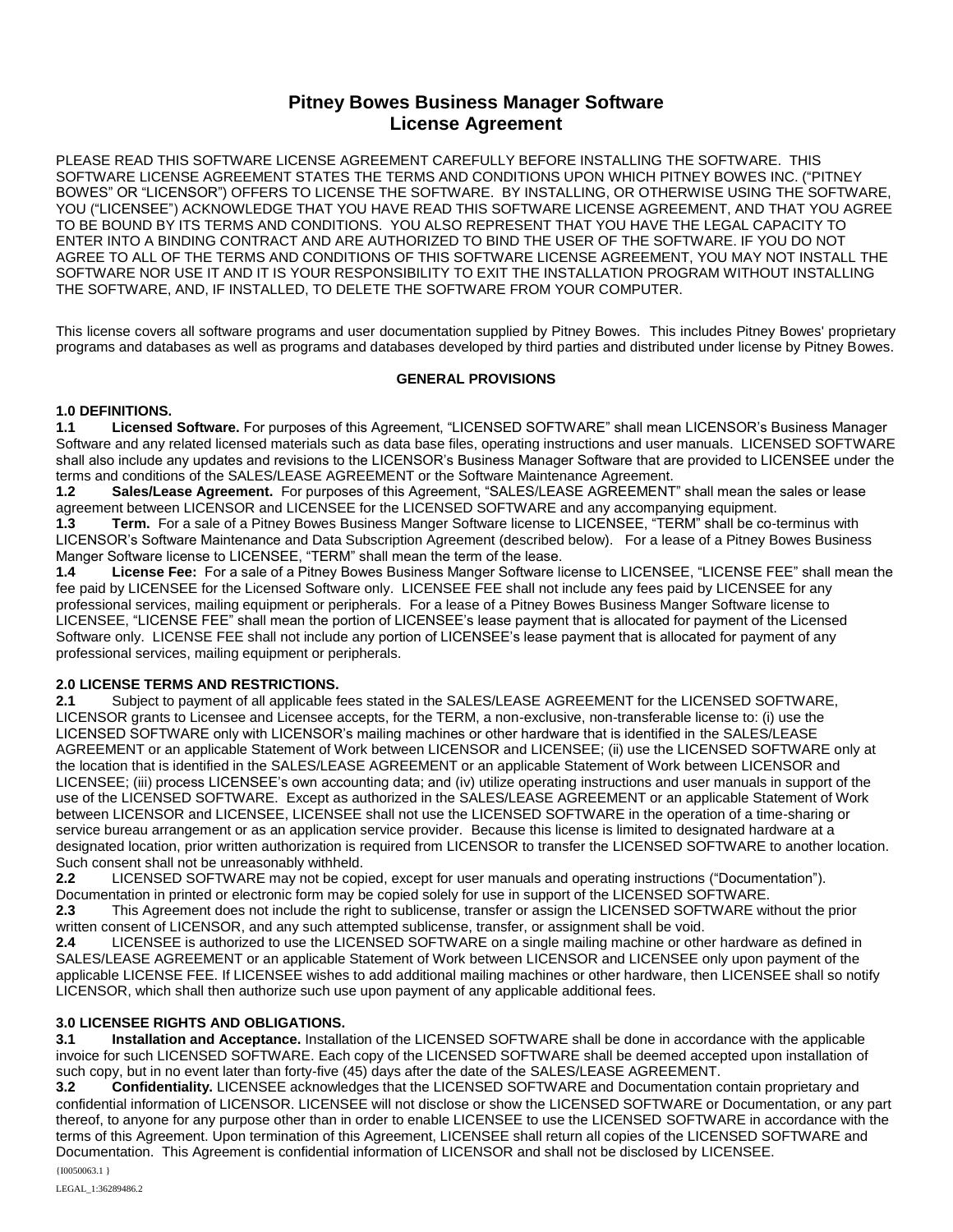**3.3 Software Maintenance Agreement.** Upon payment of the appropriate maintenance support fees, maintenance support for the LICENSED SOFTWARE ("Maintenance Support") shall be provided in accordance with the terms of LICENSOR's Software Maintenance and Data Subscription Agreement attached hereto as Exhibit A. By execution of this Agreement, LICENSEE hereby agrees to and accepts the terms and conditions of LICENSOR's Software Maintenance and Data Subscription Agreement. Software maintenance for modifications to the LICENSED SOFTWARE that were requested by LICENSEE shall not be included within Maintenance Support and, if such support is provided, it shall be subject to additional charges at LICENSOR's then prevailing rates. **3.4 Third Party Software.** LICENSEE shall be solely responsible for: (a) entering into its own arrangements with third parties for software functionality not provided by LICENSOR as part of the LICENSED SOFTWARE; and (b) payment of all fees for third-party software not expressly included in the LICENSE FEE paid under the SALES/LEASE AGREEMENT, including, without limitation, fees associated with LICENSEE's operating environment and databases, including, without limitation, Microsoft SQL. LICENSOR DOES NOT MAKE ANY REPRESENTATION, WARRANTY OR CONDITION, EXPRESS, IMPLIED, STATUTORY OR COLLATERAL REGARDING ANY THIRD PARTY SOFTWARE, INCLUDING WITHOUT LIMITATION ANY WARRANTY OF RESULTS, PERFORMANCE, MERCHANTABILITY, MERCHANTABLE QUALITY, NON-INFRINGEMENT OR FITNESS FOR A PARTICULAR USE OR PURPOSE.

# **4.0 PROPRIETARY RIGHTS.**

**4.1** The LICENSED SOFTWARE and all copies thereof are proprietary to LICENSOR or third parties under whose license LICENSOR provides the LICENSED SOFTWARE ("Third Party Licensors") and title thereto remains in LICENSOR or such Third Party Licensors. All applicable rights in and title to any intellectual property in the LICENSED SOFTWARE or any modifications, adaptations or derivative works are and shall remain in LICENSOR or such Third Party Licensors. Any third party software provided by LICENSOR remains proprietary to such Third Party Licensors. LICENSEE shall not sell, transfer, publish, disclose, display or otherwise make available the LICENSED SOFTWARE or any part thereof to anyone for any purpose other than in order to enable LICENSEE to use the LICENSED SOFTWARE as authorized by this Agreement. LICENSEE agrees to secure and protect each module, software product, documentation and copies thereof in a manner consistent with the maintenance of LICENSOR's and Third Party Licensors' rights therein and to take appropriate action by instruction or agreement with its employees or consultants who are permitted access to each program, software or documentation product to satisfy its obligations hereunder. All copies made by the LICENSEE of the LICENSED SOFTWARE, including translations, compilations, partial copies with modifications and updated works, are the property of LICENSOR. Violation of any provision of this paragraph shall be the basis for immediate termination of this Agreement. LICENSEE, in recognition of the fact that the LICENSED SOFTWARE contains highly confidential and proprietary LICENSOR information and that LICENSOR will be irreparably damaged if the security of the LICENSED SOFTWARE is breached, agrees that LICENSOR is entitled to injunctive relief, without the posting of any bond, and damages as may be determined by a court of competent jurisdiction.

**4.2 Termination.** LICENSOR shall have the right to terminate this Agreement if LICENSEE materially breaches its obligations under this Agreement and fails to cure such breach within thirty (30) days after it has been notified in writing of such breach. **4.3 No Decompiling:** LICENSEE shall not reverse-engineer, decompile, modify or create adaptations or derivative works from the LICENSED SOFTWARE or the Documentation. LICENSEE shall not generate any source code or object code listing from the LICENSED SOFTWARE. LICENSEE further agrees not to allow or assist others to do any of the foregoing. Any rights in derivative works created by LICENSEE will be deemed to be the property of and owned by LICENSOR.

**4.4 Survival Beyond Termination.** The terms and provisions contained in this **Section 4.0** shall survive the termination of this Agreement or any license hereunder. Upon any termination of a license hereunder, LICENSEE shall return the LICENSED SOFTWARE and Documentation and delete all copies thereof from its libraries. At LICENSOR's request, LICENSEE shall certify in writing, in a form acceptable to LICENSOR, that it has complied with its obligations under this **Section 4.0**.

**4.5 Security.** LICENSEE agrees to: (a) secure and protect the LICENSED SOFTWARE and Documentation and copies thereof in a manner consistent with the maintenance of LICENSOR's rights therein; and (b) take appropriate action by instruction or agreement with its employees who are permitted access to the LICENSED SOFTWARE and Documentation to: (i) prevent the LICENSED SOFTWARE and Documentation or copies thereof from being acquired by unauthorized persons or put to unauthorized use, (ii) prevent unauthorized copies of the LICENSED SOFTWARE and Documentation, and (iii) otherwise satisfy its obligations hereunder. LICENSEE shall be responsible for any such unauthorized acquisition, use or copying or other breach of its obligations under this Agreement.

# **5.0 LIMITED WARRANTY AND LIABILITY.**

# **5.1 Limited Warranty.**

**5.1.1** LICENSOR warrants that for a period of ninety (90) days from acceptance of the LICENSED SOFTWARE as provided in Section 3.1 hereof, such LICENSED SOFTWARE, when properly installed, will conform to all substantial operational functions as described in the Documentation if used in the operating environment specified therein. Notwithstanding the foregoing, as enhanced versions of the LICENSED SOFTWARE are released, LICENSOR's obligation to correct problems in the LICENSED SOFTWARE shall

only apply to the most recent version of the LICENSED SOFTWARE.<br>5.1.2 LICENSOR further warrants its rights to enter into this Agree **5.1.2** LICENSOR further warrants its rights to enter into this Agreement and/or the right to grant this license and agrees to defend or settle, at its expense, any action at law against LICENSEE arising from a claim that the LICENSED SOFTWARE infringes any intellectual property right, or at LICENSOR's option, it may terminate this Agreement and refund the license fee paid, pro rata, based upon a thirty-six (36) month useful life of the LICENSED SOFTWARE subject to LICENSEE's obligations under **Section 4.0** hereof. **5.1.3** LICENSOR MAKES NO FURTHER WARRANTY OR CONDITION AND DISCLAIMS ANY AND ALL OTHER WARRANTIES OR CONDITIONS OF ANY KIND OR NATURE WHETHER WRITTEN OR VERBAL, IMPLIED, COLLATERAL OR STATUTORY, INCLUDING WITHOUT LIMITATION ANY WARRANTY OF RESULTS, PERFORMANCE, MERCHANTABILITY, MERCHANTABLE QUALITY, NON-INFRINGEMENT OR FITNESS FOR A PARTICULAR USE OR PURPOSE.

**5.2 Limited Liability.** LICENSOR's entire liability and LICENSEE's exclusive remedy shall be as follows:

**5.2.1** In situations involving performance or nonperformance of the LICENSED SOFTWARE furnished hereunder, LICENSEE's sole remedy is replacement or correction of the LICENSED SOFTWARE by LICENSOR so that it will substantially perform the functions as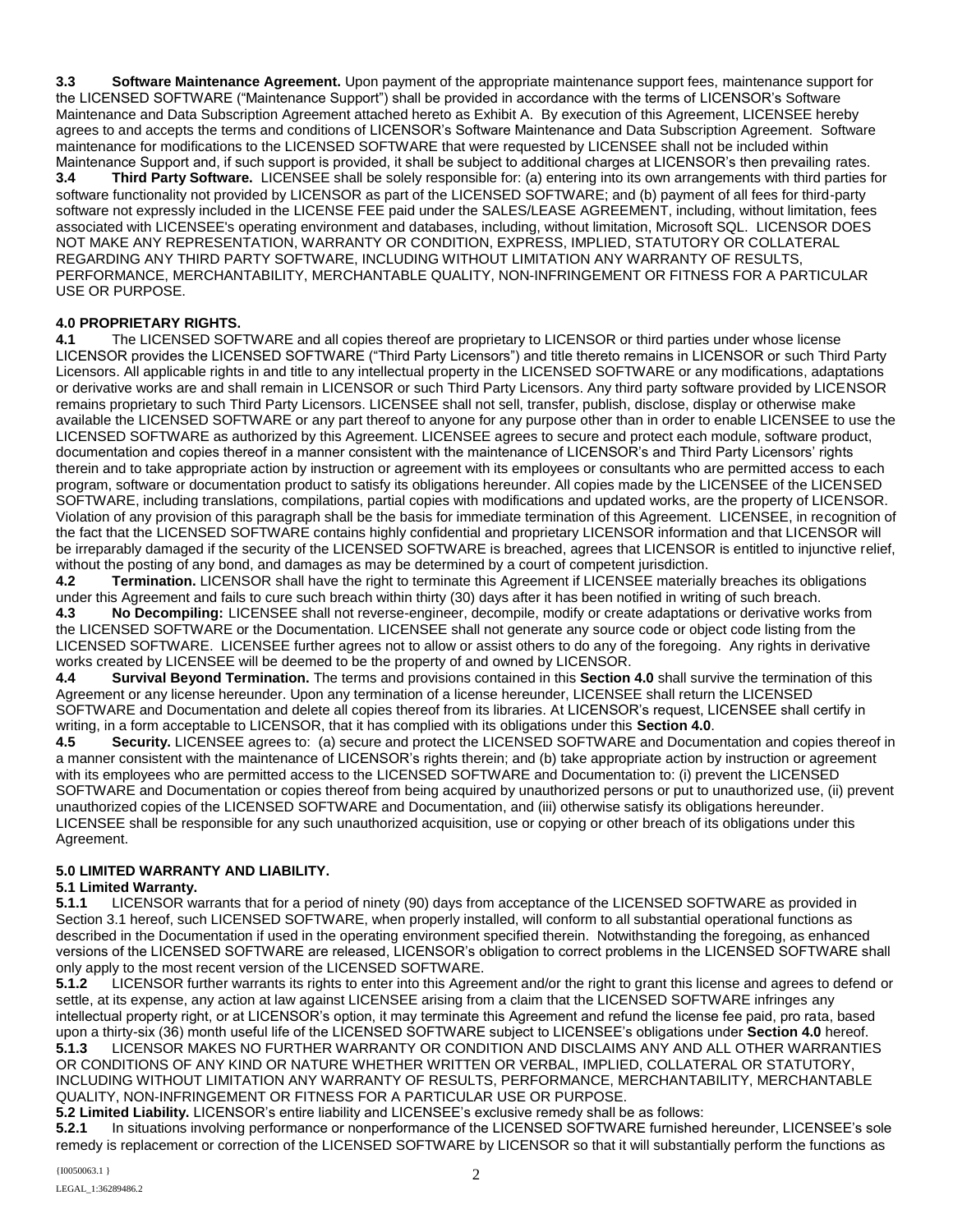described in the Documentation. In the event LICENSOR is unable to correct the deficiency within a reasonable period of time, LICENSOR's liability shall be limited to a refund of the license fee paid by LICENSEE to LICENSOR for the LICENSED SOFTWARE, provided the claim of nonperformance is made by LICENSEE in writing and received by LICENSOR within the thirty (90) day warranty period as set forth in **Section 5.1.1** hereof. For a lease of a Pitney Bowes Business Manger Software license to LICENSEE, LICENSOR's liability shall be limited to a refund of payments already made for the LICENSE FEE and a release from future payments with respect to the LICENSE FEE under the SALES/LEASE AGREEMENT.

**5.2.2** IN NO EVENT SHALL LICENSOR BE LIABLE FOR ANY LOST PROFITS OR SPECIAL, CONSEQUENTIAL, INCIDENTAL, INDIRECT OR PUNITIVE DAMAGES, EVEN IF LICENSOR HAS BEEN ADVISED OF THE POSSIBILITY OF SUCH DAMAGES, OR FOR ANY CLAIM AGAINST LICENSEE BY ANY OTHER PARTY.

**5.2.3** In no event will LICENSOR be liable for the corruption of any data of the LICENSEE when the use of the LICENSED SOFTWARE is not within the contemplation of this Agreement.

**5.2.4** Subject to the foregoing exclusions, in no event shall LICENSOR's liability under this Agreement or with respect to the LICENSED SOFTWARE, whether to LICENSEE or to third-parties exceed the amount of the license fee actually paid to LICENSOR for the LICENSED SOFTWARE.

**5.3 Modification to Software.** In the event LICENSEE changes or modifies the LICENSED SOFTWARE in any manner, all warranties given hereunder are canceled and same shall release LICENSOR of any further obligation or liability.

# **6.0 DEFAULT.**

In the event LICENSEE fails to make any payment within fifteen (15) days of the due date or breaches any other covenant contained in this Agreement, the license granted hereunder shall immediately terminate and LICENSEE shall return the LICENSED SOFTWARE and Documentation and delete all copies thereof from its libraries. In addition, LICENSEE agrees to pay all costs, including reasonable attorneys fees, incurred by LICENSOR as a result of any such default, including costs of collection.

# **7.0 INDEMNIFICATION.**

LICENSEE shall indemnify and save LICENSOR and its affiliates harmless (and, if requested, defend LICENSOR) from all losses, liabilities, expenses, costs and damages (including reasonable attorneys fees) associated with any claim or suit by a third party arising out of or related to use of the LICENSED SOFTWARE by LICENSEE or any other person in a manner not authorized by this Agreement or in any manner for which the LICENSED SOFTWARE was not designed or where the LICENSED SOFTWARE has been modified by LICENSEE or for the LICENSEE by a third party.

# **8.0 MISCELLANEOUS.**

**8.1 Assignment.** This Agreement shall be binding upon and inure to the benefit of LICENSOR's successors and assigns. Neither this Agreement nor any rights or obligations hereunder shall be assigned or otherwise transferred by LICENSEE without the prior written consent of LICENSOR.

**8.2 Statement of Agreement.** LICENSEE agrees that this Agreement is the complete and exclusive statement of the agreement between the parties which supersedes all proposals, concurrent or prior agreements, oral or written, and all other communications between the parties relating to the subject matter of this Agreement. All amendments to this Agreement shall be in writing and signed by both parties. Except as may be otherwise provided in this Agreement, no terms contained in any related Statement of Work, purchase order, or invoice shall be made a part of this Agreement.

**8.3 Captions and Headings.** All captions, headings and titles contained in this Agreement are for convenience and reference purposes only and shall not be deemed a part of this Agreement.

**8.4 Partial Invalidity.** If any part of this Agreement, or the application thereof, is for any reason held or otherwise found to be unenforceable, it shall be deemed severable and the validity of the remainder of this Agreement or the application of such provisions to other circumstances shall not be affected thereby.

**8.5 Governing Law and Jurisdiction.** This Agreement shall be interpreted in accordance with the laws in force in the Province of Ontario, but without recourse to any conflict of laws provisions or other law that would lead to a different governing law. The application of the United Nations Convention of Contracts for the International Sale of Goods is expressly excluded. Any action brought in relation to this Agreement shall be brought exclusively in the courts of Ontario or in the Federal Court of Canada sitting in Toronto, Ontario, as may be appropriate.<br>8.6 Export Law

**8.6 Export Laws.** LICENSEE hereby represents and warrants that, unless it has obtained all required authorizations and taken all other actions necessary to comply with applicable laws in the United States and Canada, it will not export or otherwise disclose, directly or indirectly, any technology or software received from LICENSOR nor allow the direct product thereof to be shipped or to be disclosed, either directly or indirectly, to any destination or person prohibited by applicable laws in the United States or Canada. Without limiting the foregoing, the LICENSEE also represents and warrants that it will not export or otherwise disclose, directly or indirectly, any technology or software received from LICENSOR nor allow any product incorporating or otherwise derived from the technology or software to any location outside Canada without first obtaining appropriate approval from the Canadian Department of Foreign Affairs and International Trade, the Canadian Border Services Agency and any other appropriate authority.

**8.7 Notices.** Any notice required or permitted to be given under this Agreement shall be in writing and shall be deemed sufficiently given if delivered by hand to the intended recipient or mailed by certified mail, return receipt requested, to: in the case of LICENSEE, to its address first set forth in this Agreement or the address to which LICENSOR sends invoices to LICENSEE; and in the case of LICENSOR, to Pitney Bowes Canada, 5500 Explorer Drive, Mississauga, ON, L4W 5C7, Attention: Vice President Marketing & Global Credit Services, with a copy to Pitney Bowes Inc., 35 Waterview Drive (MSC 26-22), Shelton, CT 06848-8000, Attn: Deputy General Counsel—Intellectual Property & Technology Law. Any such notice shall be deemed delivered on the day hand delivered at the specified address or on the date shown on the return receipt.

**8.8 Non-waiver.** A waiver of any breach or default under this Agreement shall not constitute a waiver of any other or subsequent breach or default. Failure or delay by either party to enforce compliance with any term or condition of this Agreement shall not constitute a waiver of such term or condition.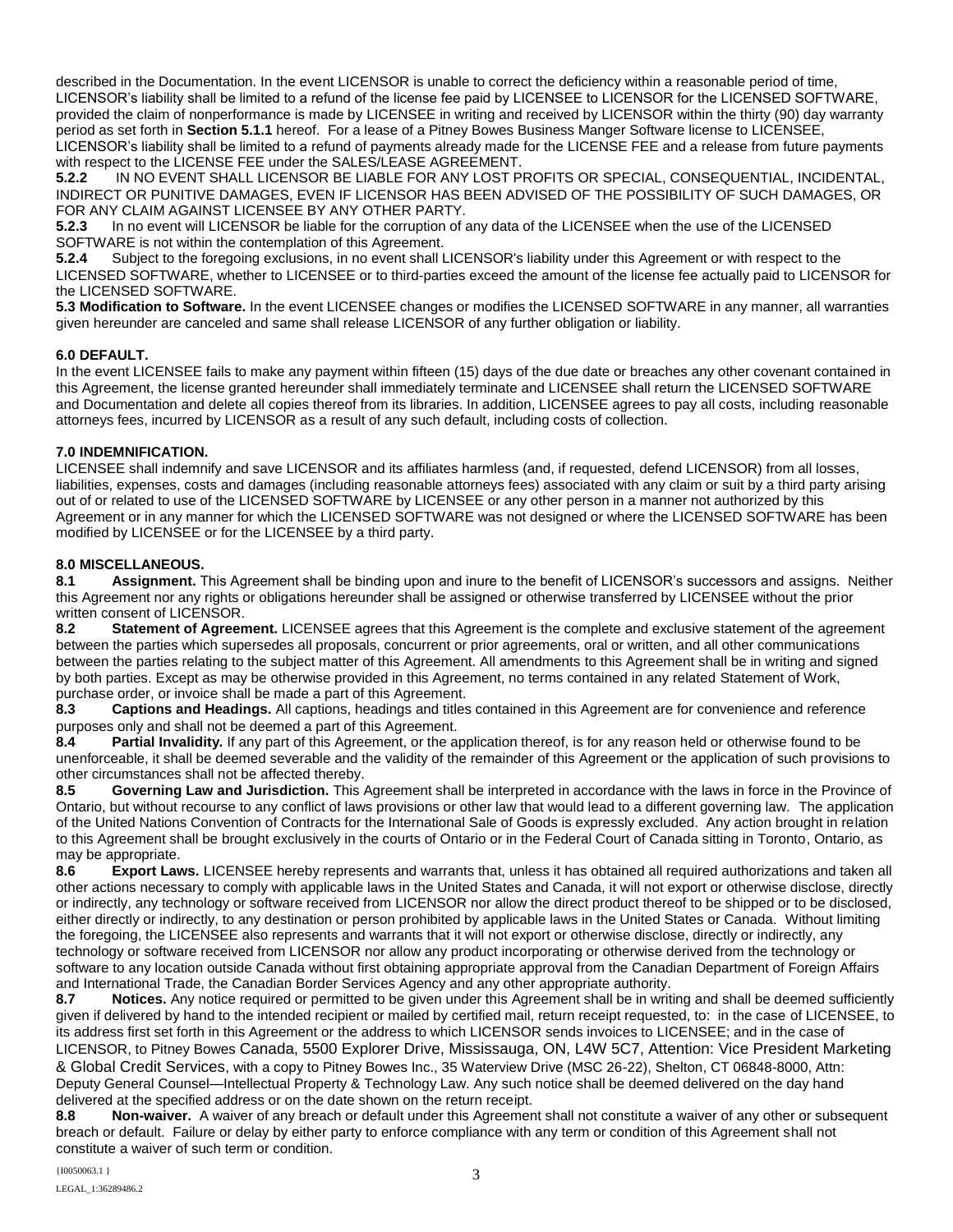**8.9 Taxes.** LICENSEE shall, in addition to the other amounts payable under this Agreement, pay all sales and other taxes, federal, state, provincial or otherwise, however designated, which are levied or imposed by reason of the transactions contemplated by this Agreement. Without limiting the foregoing, LICENSEE shall promptly pay to LICENSOR an amount equal to any such items actually paid, or required to be collected or paid by LICENSOR.<br>8.10 Use of English Language. The parties hereto

**8.10 Use of English Language.** The parties hereto confirm that it is their wish that this Agreement, as well as any other written documents related hereto, be drawn up in the English language only. Les parties aux présentes confirment leur volonté que cette convention, de même que tous les documents y compris tout avis qui s'y rattachent, soient rédigés en langue anglaise seulement.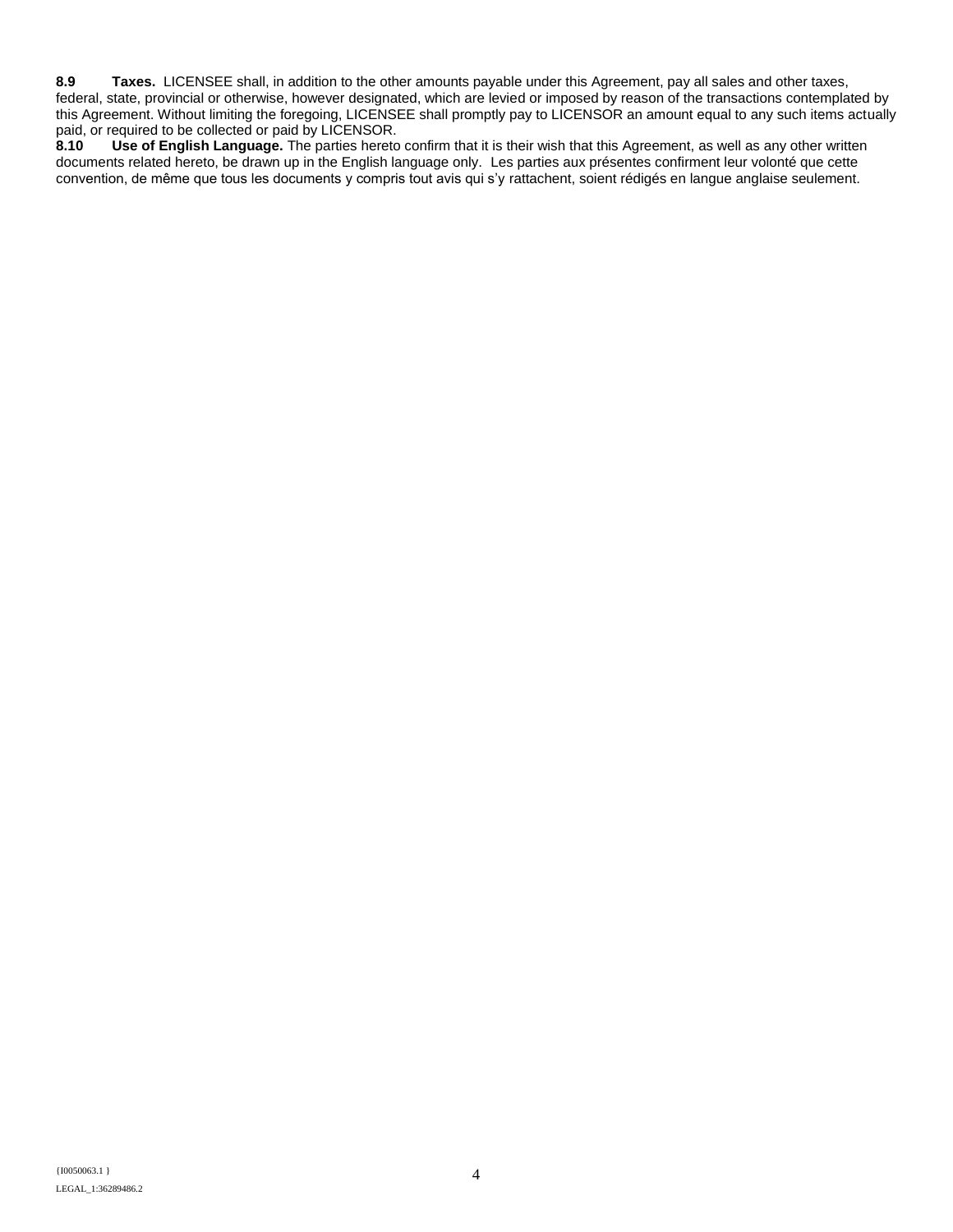#### **Exhibit A: Software Maintenance and Data Subscription Agreement**

#### **1.0 Definitions**

#### **PLEASE NOTE: Capitalized terms used in this Software Maintenance and Data Subscription Agreement are defined in this Software Maintenance and Data Subscription Agreement and shall not have the meaning ascribed to such terms in the Pitney Bowes Business Manager Software License Agreement. Furthermore, section references refer to Software Maintenance and Data Subscription Agreement and not the Pitney Bowes Business Manager Software License Agreement.**

"Agreement" means this Software Maintenance and Data Subscription Agreement. The terms "you", "your" and "Customer" refer to the customer listed on page 1 of the Pitney Bowes Business Manager Software License Agreement. The terms "we", "us", "our" and "Pitney Bowes" refer to Pitney Bowes Inc. or one of its affiliates. "Software" means the Pitney Bowes proprietary software and any third-party proprietary software specifically listed in the Sale Agreement for which you have purchased maintenance from Pitney Bowes. "Database" means the Pitney Bowes proprietary database(s) and any third-party proprietary database(s) specifically listed in the Sales Agreement for which you have purchased data subscription from Pitney Bowes. "Software" and "Database" do not include, and no services or materials are provided under this Agreement with respect to, any other third-party software or database even if provided to you by Pitney Bowes. "Sale Agreement" means the agreement between Customer and Pitney Bowes relating to and pursuant to which Customer has agreed to pay for the Pitney Bowes and/or third-party proprietary software and/or database. "Software License Agreement" means the software license agreement between you and Pitney Bowes relating to the Software.

#### **2.0 Scope of Services – Software Maintenance**

Pitney Bowes will provide you with software maintenance services for the Software as described at [www.pitneybowes.com/us/license](http://www.pitneybowes.com/us/license-terms-of-use/shipping-and-mailing-maintenance-services-terms.html)[terms-of-use/shipping-and-mailing-maintenance-services-terms.html.](http://www.pitneybowes.com/us/license-terms-of-use/shipping-and-mailing-maintenance-services-terms.html)

### **2.1 Data Subscription**

Pitney Bowes will distribute to you Database updates to the Databases, such as carrier rating structure files. Updates will be distributed as such updates are made available by Pitney Bowes from time to time. Data subscription services and Database updates or carrier services do not apply to software that is carrier rate specific and which Pitney Bowes maintains. Database updates are installable by you. If installation is required by Pitney Bowes, Pitney Bowes will install such Database updates at its then current rates. You are entitled to only one (1) copy of each update. Replacement updates may be provided by Pitney Bowes, in its sole discretion; if such a replacement update is provided, you will pay Pitney Bowes' then applicable service charge for such update. Pitney Bowes cannot and does not warrant the availability, accuracy or timely dissemination of non-Pitney Bowes originated source data incorporated in the Databases.

#### **3.0 Exclusions**

Software maintenance is provided only if you: (a) use the Software and its related hardware in a manner authorized by this Agreement, for the ordinary purpose for which it is designed, and in accordance with Pitney Bowes' instructions; (b) use reasonable care in handling, operating and maintaining the Software and such hardware; and (c) operate the Software and such hardware under suitable temperature, humidity, line voltage and environmental conditions. Software maintenance excludes services and repairs that are necessary due to negligence, accident, misuse or abuse; use of the Software with any hardware, software, or databases other than those supplied by Pitney Bowes; use of the Software on any equipment or with any system other than that provided by Pitney Bowes or which Pitney Bowes has otherwise indicated in writing is acceptable for use with the Software; use of the Software with any system with respect to which Pitney Bowes has indicated it will no longer provide support; failure to use the most current Update available from Pitney Bowes or most current data specified in the User Manual; damage in transit; virus contamination; loss of data; external forces; loss of electrical power or power fluctuation; operator error; casualty (such as fire, flood or other natural causes) or sabotage; or alterations, modifications, conversions, repair or attempted repair by any one other than Pitney Bowes.

#### **4.0 Term**

THE INITIAL TERM OF THIS AGREEMENT SHALL BE A TWELVE (12) MONTH PERIOD OR SUCH LONGER TERM AS MAY BE PROVIDED IN THE SALE AGREEMENT AND SHALL BE AUTOMATICALLY RENEWED FOR SUCCESSIVE TWELVE (12) MONTH PERIODS, UNLESS PITNEY BOWES RECEIVES FROM CUSTOMER NOTICE OF TERMINATION AT LEAST SIXTY (60) DAYS BEFORE THE END OF THE INITIAL TERM OR THE THEN CURRENT RENEWAL TERM. Such notice must include your Customer account number and, if applicable, your lease number and be sent to Pitney Bowes, by certified mail, return receipt requested, at the following address: Pitney Bowes Canada, 5500 Explorer Drive, Mississauga, ON, L4W 5C7, Canada, Attention: Vice President Marketing & Global Credit Services Pitney Bowes shall invoice Customer for each additional twelve (12) month period sixty (60) days before the termination of the then current term, at Pitney Bowes' rate then in effect, which amount shall be deemed due and payable to Pitney Bowes upon receipt of such invoice by Customer. Pitney Bowes reserves the right not to renew this Agreement for any reason.

#### **5.0 Modification; Termination**

The termination by Pitney Bowes of the Software License Agreement shall automatically result in the termination of this Agreement. Pitney Bowes may, from time to time, change the services provided under this Agreement, modify the terms of this Agreement, or terminate such services or this Agreement, at Pitney Bowes' discretion, with notice to Customer. Pitney Bowes will advise you, in such notice, if it believes, in its sole judgment, that any such change or modification is material. If you receive notice that any such change or modification is material, you may terminate this Agreement by delivering to Pitney Bowes written notice of your desire to terminate within thirty (30) days after your receipt of such notice from Pitney Bowes. Any such termination by you shall be effective ten (10)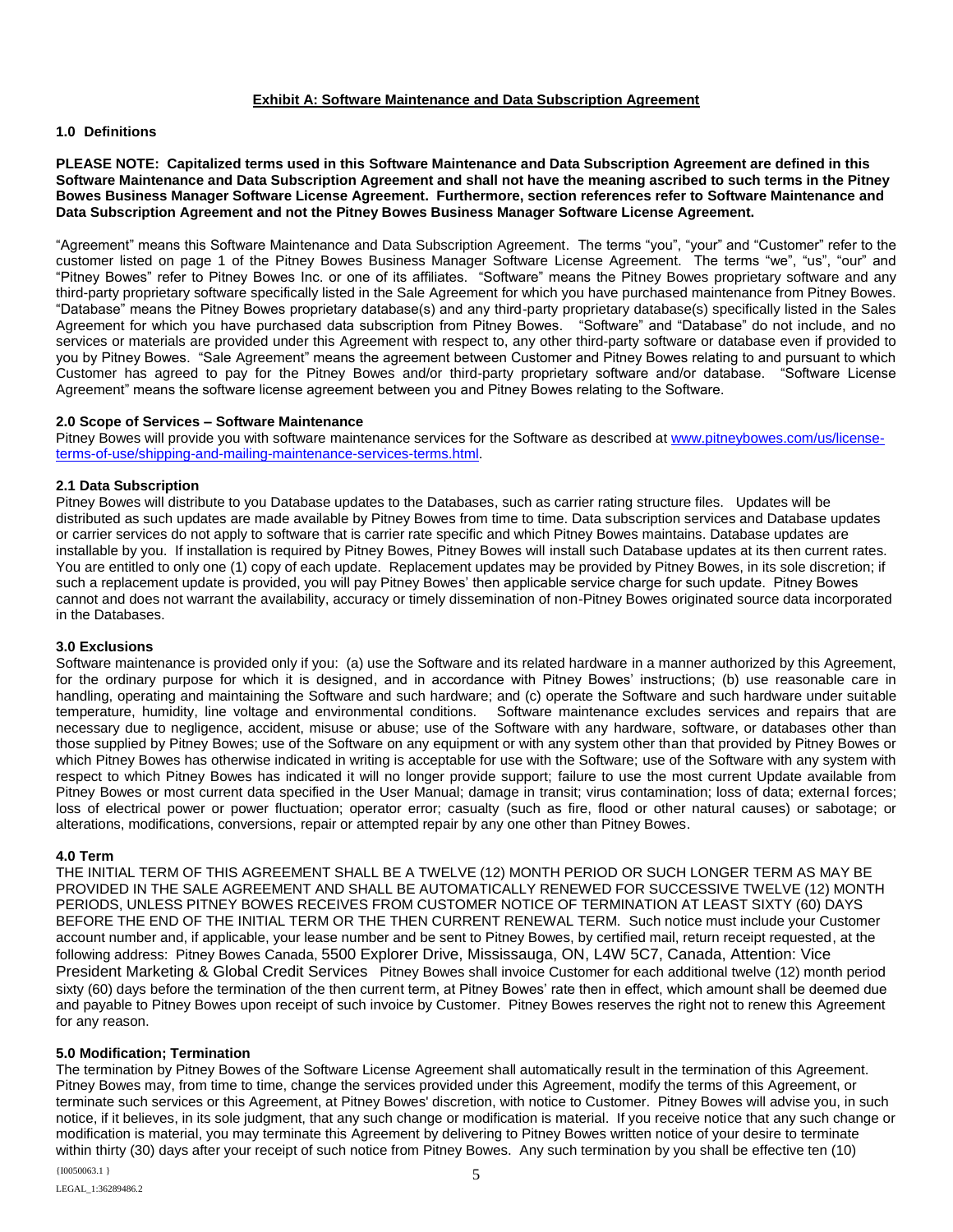business days after Pitney Bowes' receipt of your notice of termination. Your notice must include your Customer account number and, if applicable, your lease number and be sent to Pitney Bowes in the manner and to the address set forth in Section 4.0 above.

If Customer breaches this Agreement, the Sale Agreement or any other agreement with Pitney Bowes or one of its affiliates, Pitney Bowes may immediately terminate the services or this Agreement. If the services or this Agreement are terminated by Pitney Bowes or if Customer has terminated this Agreement as provided in this Section 5.0, Pitney Bowes' sole obligation shall be a pro rata refund of Customer's fee for the terminated services except if the termination is due to breach by Customer of the Software License Agreement. Except as provided in this Section 5.0, under no circumstances may you cancel or terminate this Agreement during the term; and you may only terminate for the successive period by providing timely notice of non-renewal as provided above.

### **6.0 Fees**

Software maintenance rate adjustments will be made only at renewal time. We reserve the right to cancel a renewal of this Agreement at any time and for any reason including, but not limited to, your refusal to pay any newly adjusted rates.

If any payment under this Agreement is not paid in full on or before its due date, you shall pay to us our then applicable administrative fee assessed on delinquent accounts and interest from its due date until paid in full, at the lesser of 1.5% per month or the maximum rate allowed by law. If we must take steps beyond invoicing to collect payment due from you, we can hold you responsible for costs of collection and reasonable attorneys fees.

#### **7.0 Warranty Disclaimer and Liability**

THE SERVICES, UPDATES, DATABASE UPDATES AND OTHER MATERIALS PROVIDED HEREUNDER ARE PROVIDED "AS IS"; AND PITNEY BOWES SPECIFICALLY DISCLAIMS ANY AND ALL OTHER WARRANTIES OR CONDITIONS OF ANY KIND OR NATURE WHETHER WRITTEN OR VERBAL, IMPLIED, COLLATERAL OR STATUTORY, INCLUDING WITHOUT LIMITATION ANY WARRANTY OF RESULTS, PERFORMANCE, MERCHANTABILITY, MERCHANTABLE QUALITY, NON-INFRINGEMENT OR FITNESS FOR A PARTICULAR USE OR PURPOSE. Your sole remedy under this Agreement or with respect to such services, Updates, Database updates or other materials is, at Pitney Bowes' option, refund of amounts paid by you for software maintenance or data subscription, as may be applicable, during the current 12-month term of this Agreement, replacement of any defective media, or provision again by Pitney Bowes of such services, Updates, Database updates and other materials by Pitney Bowes.

IN NO EVENT WILL PITNEY BOWES BE LIABLE FOR ANY INDIRECT, INCIDENTAL, CONSEQUENTIAL, SPECIAL OR PUNITIVE DAMAGES, INCLUDING WITHOUT LIMITATION ANY LOST PROFITS, EVEN IF PITNEY BOWES HAS BEEN ADVISED OF THE POSSIBILITY OF SUCH DAMAGES. WITHOUT LIMITING THE FOREGOING, PITNEY BOWES' MAXIMUM AGGREGATE LIABILITY ARISING OUT OF CONTRACT, NEGLIGENCE, STRICT LIABILITY, TORT, WARRANTY, OR OTHERWISE SHALL BE LIMITED TO THE AMOUNTS PAID BY CUSTOMER FOR THE SOFTWARE MAINTENANCE AND DATA SUBSCRIPTION PROVIDED UNDER THIS AGREEMENT DURING THE 12-MONTH TERM OF THIS AGREEMENT DURING WHICH SUCH LIABILITY AROSE.

CARRIER RATE INFORMATION SUPPLIED TO YOU IS OBTAINED FROM CARRIERS OR OTHER SOURCES BELIEVED TO BE REASONABLY RELIABLE. HOWEVER, WITHOUT LIMITING ANYTHING ELSE IN THIS AGREEMENT, SUCH INFORMATION IS NOT WARRANTED TO BE ACCURATE, COMPLETE OR CORRECT; AND PITNEY BOWES SHALL HAVE NO LIABILITY FOR ANY DAMAGES YOU MAY INCUR AS A RESULT OF YOUR USE OR RELIANCE ON SUCH RATE INFORMATION.

#### **8.0 General**

**Transfer**. For your convenience, if you upgrade to a new release – i.e., major enhancements and/or new functionality of the Software - - the software maintenance and data subscription provided hereunder will remain in effect for the new release (if it qualifies) at the then current fee for the new release less credit for fees previously paid hereunder for the period of time after such transfer.

**Assignment**. You may not assign this Agreement or any of your rights hereunder without our prior written consent.

**Governing Law.** This Agreement shall be interpreted in accordance with the laws in force in the Province of Ontario, but without recourse to any conflict of laws provisions or other law that would lead to a different governing law. The application of the United Nations Convention of Contracts for the International Sale of Goods is expressly excluded. If any provisions of this Agreement are invalid under any applicable statute, law or regulation or shall be declared invalid, illegal or unenforceable by a court of competent jurisdiction, such provision shall be severed from this Agreement and the other provisions shall remain in full force and effect. Any action brought in relation to this Agreement shall be brought exclusively in the courts of Ontario or in the Federal Court of Canada sitting in Toronto, Ontario, as may be appropriate.

**Force Majeure**. You and we shall be excused from any obligation under this Agreement to the extent and for so long as non-fulfillment of such obligation is due to fire, flood, storm, earthquake, epidemic, strike, civil war, riot, explosion or compliance with any law, order or decree of any court or government agency; provided that neither of you nor we shall be relieved of any obligation to make any payment provided in this Agreement at the time such payment is due.

**Authority**. Your signature is our assurance that you have the authority to enter into this Agreement. Our acceptance is signified when our authorized invoice is issued or by our acceptance of your payment.

**Entire Agreement**. This Agreement, the Sale Agreement and the Software License Agreement comprise the entire agreement between us with regard to the subject of this Agreement. No statements or prior understandings even if reduced to writing or other documents are effective if they are inconsistent with, or if they obligate us in any way beyond, what is written here. Any terms of any